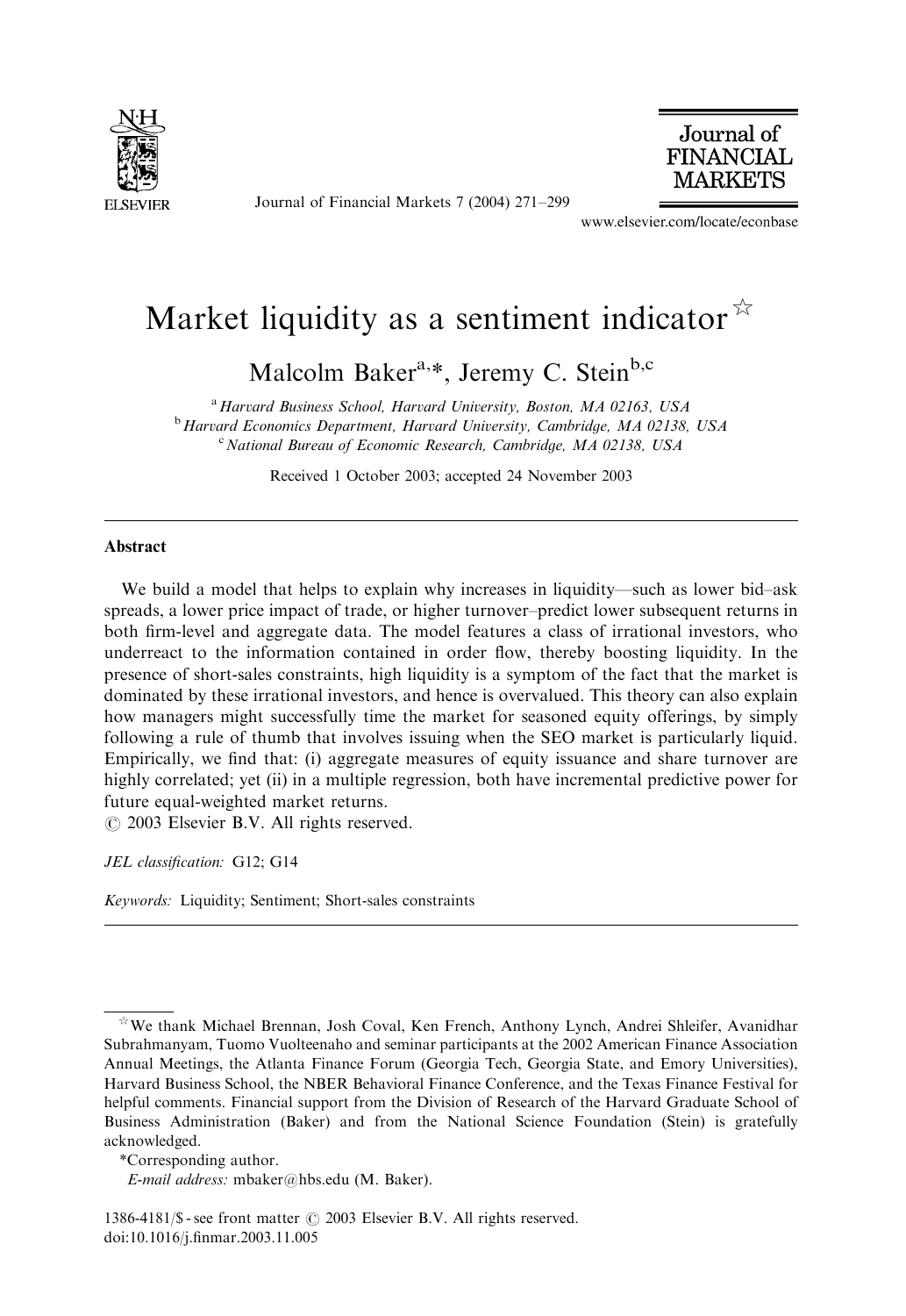## 1. Introduction

A growing body of empirical evidence suggests that liquidity predicts stock returns, both at the firm level and in the time series of the aggregate market. [Amihud](#page--1-0) [and Mendelson \(1986\),](#page--1-0) [Brennan and Subrahmanyam \(1996\),](#page--1-0) and [Brennan et al.](#page--1-0) [\(1998\)](#page--1-0) find that measures of increased liquidity, including a low price impact of trade, low bid–ask spreads and high share turnover, are associated with lower future returns in cross sections of individual firms. More recently, [Chordia et al. \(2000,](#page--1-0) [2001\)](#page--1-0), [Hasbrouck and Seppi \(2001\),](#page--1-0) and [Huberman and Halka \(2001\)](#page--1-0) document that there is considerable time-variation in market-wide liquidity, and [Amihud \(2002\)](#page--1-0) and [Jones \(2002\)](#page--1-0) show that these market-wide movements in liquidity also forecast aggregate returns. $<sup>1</sup>$ </sup>

The traditional explanation for why liquidity might affect expected returns is a straightforward one [\(Amihud and Mendelson, 1986](#page--1-0); [Vayanos, 1998\)](#page--1-0). Investors anticipate having to sell their shares at some point in the future, and recognize that when they do so, they will face transactions costs. These costs can stem either from the inventory considerations of risk-averse market makers or from problems of adverse selection. $2$  But in either case, when the transactions costs are greater, investors rationally discount the asset in question by more. This story would seem to fit most naturally with the purely cross-sectional results. In particular, if we compare two stocks, and one is observed to have permanently lower bid–ask spreads and price impacts than the other, as well as higher turnover, it is plausible that the more liquid stock would have a somewhat higher price, and hence lower expected returns.

It is less clear whether the same story can be carried over without modification to explain the time-series results for the aggregate market. First of all, we do not have a well-developed understanding of what drives the common time-series variation in measures of liquidity. For example, though it is a possibility, it seems more of a stretch to argue that there are large swings in the degree of asymmetric information about the market as a whole. Second, as [Jones \(2002\)](#page--1-0) shows, and as we verify below, the predictive power of aggregate liquidity for market returns, particularly for equalweighted returns, is large. In a univariate regression, a one-standard-deviation increase in stochastically detrended turnover (equivalent to turnover going from, say, the 1932–1998 mean of 30 percent up to 42 percent in a given year) reduces expected returns on the CRSP equal-weighted index over the next year by approximately 13 percent.

In this paper, we develop an alternative theory to explain the connection between liquidity and expected returns.<sup>3</sup> Our focus is on understanding why *time-variation* in

<sup>&</sup>lt;sup>1</sup> Somewhat more subtly, [Pastor and Stambaugh \(2003\)](#page--1-0) argue that expected returns are higher on stocks with a greater sensitivity to market-wide liquidity—i.e., that aggregate liquidity is a priced risk factor.

 $2$ On the former, see [Demsetz \(1968\)](#page--1-0), [Garman \(1976\),](#page--1-0) [Stoll \(1978\)](#page--1-0), [Amihud and Mendelson \(1980\)](#page--1-0), and [Grossman and Miller \(1988\).](#page--1-0) On the latter, see [Copeland and Galai \(1983\)](#page--1-0), [Glosten and Milgrom \(1985\)](#page--1-0), [Kyle \(1985\),](#page--1-0) [Easley and O'Hara \(1987\)](#page--1-0) and [Admati and Pfleiderer \(1988\)](#page--1-0).

<sup>&</sup>lt;sup>3</sup> Although our focus is on the stock market, the link between high prices and market liquidity seems to be pervasive. See, e.g., [Shleifer and Vishny \(1992\)](#page--1-0) and [Stein \(1995\)](#page--1-0) for models of the market for corporate asset sales and the housing market, respectively. We discuss the relationship of our theory to this work below.